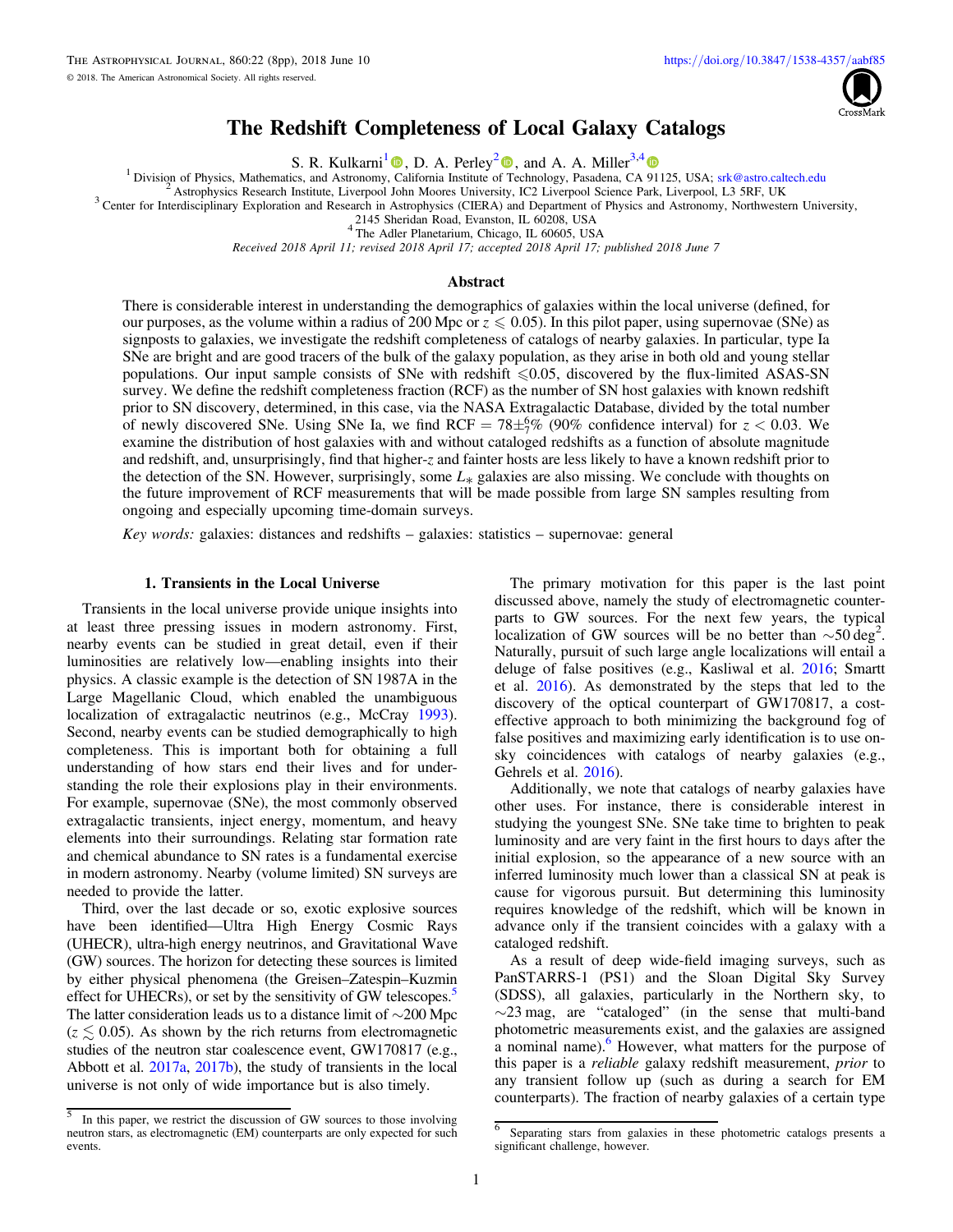<span id="page-1-0"></span>(for example, candidate hosts of LIGO GW sources) with a redshift that is recorded in published catalogs can be defined as the redshift "completeness." 7

In this paper, we explore the use of SNe to assess the completeness of nearby galaxy catalogs. SNe are very luminous, relatively common (in a cosmological sense), and are found routinely in surveys that now cover the entire sky every few days (and therefore the entire local volume out to some distance limit, subject to the limitation of extinction from the Galactic plane). Thus, they provide an effective way of randomly sampling galaxies that is not strongly dependent on the observational properties of those galaxies (in particular, on galaxy luminosity). Recently, Holoien et al. ([2017a](#page-7-0)) remarked that 24% of nearby bright SNe were discovered in cataloged host galaxies without secure redshifts, suggesting that redshift incompleteness may be significant even today. As a next step, we refine their estimate by formally restricting their sample to a limited volume and examine in detail those SNe that occur in galaxies whose redshifts have been "missed" by spectroscopic surveys.

#### 2. Catalogs of Nearby Galaxies

The construction of redshift catalogs for meaningful numbers of nearby galaxies can only be accomplished via large-scale spectroscopic surveys (e.g., Blanton & Moustakas [2009](#page-7-0)). However, given the more than eight magnitude spread in galaxy luminosities (Blanton & Moustakas [2009](#page-7-0)), large numbers of even very nearby galaxies are likely to be quite faint, so these catalog(s) will necessarily be incomplete. Despite this challenge, astronomers have assembled a number of all-sky galaxy catalogs: the 11 Mpc Updated Nearby Galaxy Catalog (Karachentsev et al. [2013](#page-7-0)), The Extragalactic Distance Database (Tully et al. [2009](#page-7-0)), and Hyperleda (Paturel et al. [2003](#page-7-0)). These catalogs are linked to the NASA/IPAC Extragalactic Database (NED).<sup>8</sup> Figure 1 of Gehrels et al. [2016](#page-7-0) provides a graphical illustration of the bias of inputs to spectroscopic surveys.

How complete are these catalogs? One approach is to extrapolate the findings of higher-z surveys (which scrutinize small areas of the sky down to extremely deep limits) down to  $z \approx 0$ . However, as shown by deviations of galaxy recession velocities from the Hubble flow (Jha et al. [2007](#page-7-0)) and via direct galaxy catalogs, the local universe is lumpy (10% fluctuations or more) on length scales as large as 200 Mpc. Extrapolating a local catalog believed to be highly complete (e.g., Nearby Galaxy Catalog, which is complete to  $M_B < -15$  mag within 11 Mpc outside the Galactic plane) from the bottom up is even more problematic given strong fluctuations on these distance scales (e.g., not a single galaxy cluster lies within 11 Mpc).

### 3. Assessing Catalog Completeness with SNe

Here, we explore the use of SNe to evaluate the completeness of catalog(s) of the nearby universe. Type Ia SNe are well suited for this task. These SNe are luminous (only ∼1 mag fainter than a local  $L_*$  galaxy in the V band) and thus easily identified. The luminosity function is narrow: in the  $B$  band, the luminosity function can be fit with a Gaussian with a mean

value of  $-19.4$  mag and an rms of 0.14–0.23 mag (Yasuda & Fukugita [2010](#page-7-0)). Next, SNe Ia arise from both old and young populations (Scannapieco & Bildsten [2005](#page-7-0); Sullivan et al. [2006](#page-7-0)). Thus, they sample all types of galaxies and can be used to study galaxy demographics without missing significant subpopulations.

In contrast, core-collapse SNe (CC SNe) arise only in starforming galaxies and exhibit a wide luminosity function, with absolute magnitude (SDSS r band) ranging from  $-18$  to  $-12$ (Taylor et al. [2014](#page-7-0)). Clearly, additional care is necessary in using CC SNe to measure the RCF.

Our proposal to assess the completeness of nearby galaxies catalogs is simple: (1) Following the detection of an SN, measure the redshift of the host galaxy,  $z<sub>host</sub>$ . (2) Retain those events with  $z_{\text{host}} \leq z_*$ , where  $z_*$  is the redshift to which the completeness is being measured ("tries"). (3) Check the galaxy catalog(s) to see if the SN host galaxy has a reliable redshift entry. If present and if  $z_{\text{host}}$  is equal to  $z_{\text{SN}}$  to within approximately 0.001, then it is a "hit." The redshift completeness factor (RCF) of the galaxy catalog is given by the ratio of "hits" to "tries."

We emphasize that our definition of the RCF is explicitly tied to SNe and is not the fraction of galaxies with known redshifts by number. The majority of galaxies within any volume are very small galaxies, which are also the most difficult to detect (indeed, new satellites of the Milky Way are still being uncovered). Previous studies (Scannapieco & Bildsten [2005](#page-7-0); Sullivan et al. [2006](#page-7-0)) have found that the Ia propensity (the rate of Ia production within a galaxy),  $P$ , is well represented by a linear combination of the stellar mass of the galaxy  $(M)$  and the star formation rate  $(S)$ . Thus, the RCF (as defined here) approximately measures the completeness weighted by  $P$ . Other definitions could be used; for example, had we employed CC SNe instead of SNe Ia, the resulting RCF would measure the completeness weighted by  $S$  alone.

SN-based estimates of the RCF will depend on the completeness of the parent SN survey(s). An SN survey that is not complete to the limit of the search volume will find a larger fraction of low-luminosity events at smaller distances whereas more luminous events can be found to larger distances (with concomitant larger volume). Thus, poor control of completeness in an SN survey will bias the sample toward galaxies that host more luminous events. In the case of Ia SNe, a correlation between the luminosity of the SN and the properties of its host does exist (Sullivan et al. [2010](#page-7-0)), although it is relatively weak. A larger concern is whether the properties of the host directly affect completeness or not, e.g., if SNe are systematically missed in regions of high galaxy surface brightness or if the appearance of the host galaxy is a consideration in decisions about spectroscopic classification.

We emphasize that the SN rate per galaxy is far too low to provide a practical means of actually discovering new galaxies in significant numbers. Instead, the approach advocated here provides a check on the completeness of existing catalogs, independent of the traditional luminosity function approach.

### 4. Primary Data

 $\frac{7}{10}$  We will more precisely state our operational definition of "completeness" in Section 3.

<sup>&</sup>lt;sup>8</sup> https://[ned.ipac.caltech.edu](https://ned.ipac.caltech.edu/)/<br><sup>9</sup> This is not at all surprising given the 150 Mpc Baryon Acoustic Oscillations (BAO) length scale.

To assess the RCF, we use NED as our input host galaxy catalog and the first two SNe catalogs (hereafter, A1, A2) published by the All-sky Automated Survey for SN (ASAS-SN) project (Holoien et al. [2017a](#page-7-0), [2017b;](#page-7-0) hereafter, H1 & H2, respectively). ASAS-SN is well suited for our purposes. It is a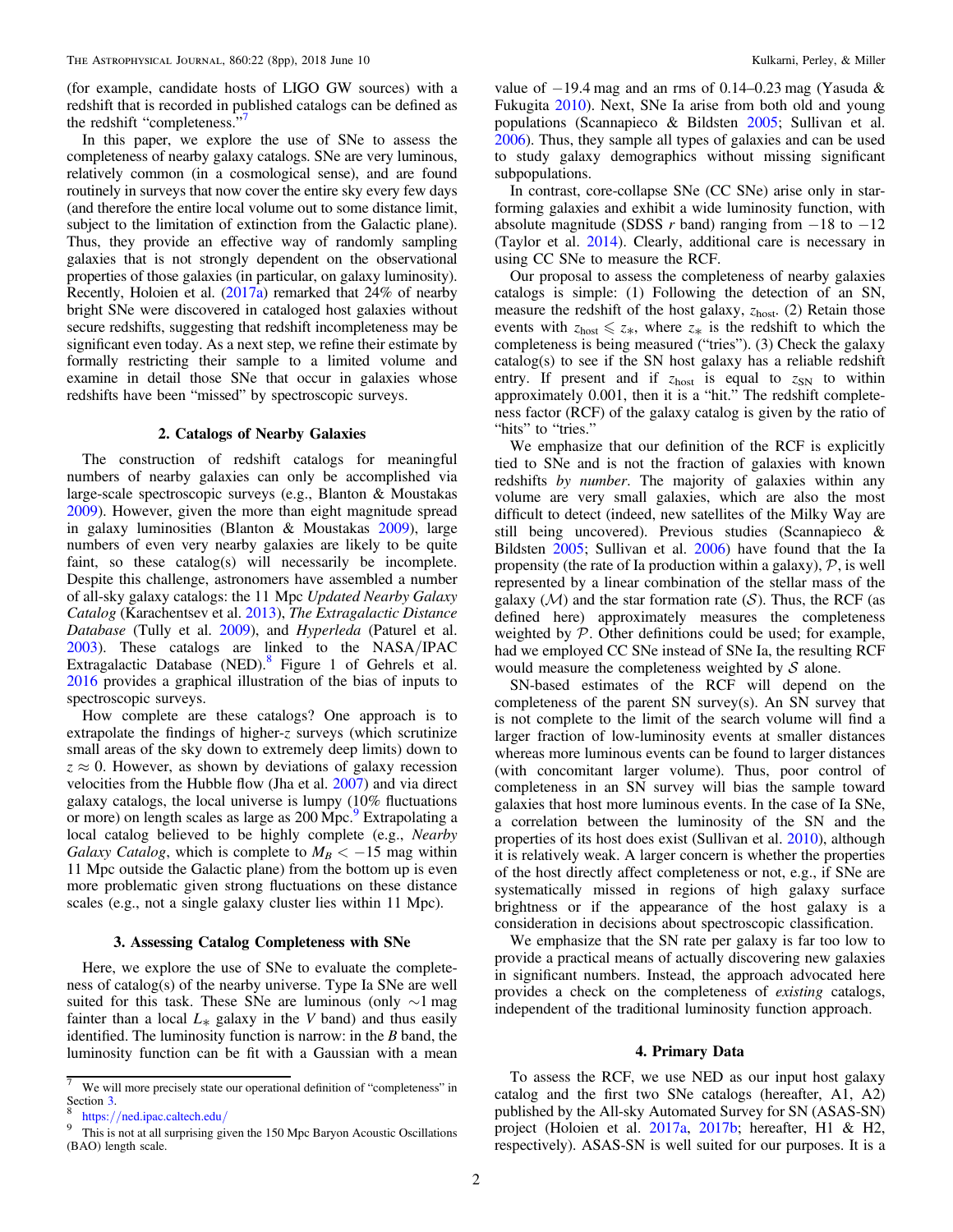Table 1 SN Demographics from the Two ASAS-SN Surveys

| Catalog        | Type <sup>a</sup> | n(SN) | $n(\text{NED}_z)$ |
|----------------|-------------------|-------|-------------------|
| A <sub>1</sub> | Ia                | 66    | 51                |
| A <sub>1</sub> | CC                | 25    | 22                |
| $\frac{1}{A2}$ | Ia                | 141   | 101               |
|                | CC                | 39    | 27                |

**Note.**  $n(SN)$  is the number of SNe in each category.  $n(NED<sub>z</sub>)$  is the number of host galaxies with a redshift entry in NED (and obtained prior to the SN

discovery).<br><sup>a</sup> The type Ia encompasses normal Ia and all subtypes such as 91T, 91bg, CSM and 00cx. All non-Ia SN are called as core collapse (II, IIn, Ibc).

flux-limited survey,  $V_{\text{peak}} \leq 17$  mag, that covers the entire sky and is not targeted to specific galaxies. Additionally, because of its shallow flux limit, ASAS-SN candidates are bright enough for worldwide follow up using small telescopes. As a result, the classification (SN type and  $z<sub>host</sub>$ ) is essentially complete. In contrast, amateur discoveries (as well as professional surveys such as LOSS, the Lick Observatory SN Survey; Li et al. [2000](#page-7-0)) target well-resolved and bright galaxies and are therefore biased. Other, recent untargeted surveys (e.g., ATLAS, iPTF, Gaia) are not likely to be strongly biased in terms of discovery, but the degree of bias in terms of selecting candidates to follow up (and classify as SNe) is not well-quantified.

Table 1 provides a top-level summary of the two ASAS-SN surveys. Catalog A1 lists 91 SNe discovered during the period 2013–2014 (H1). Catalog A2 lists 180 SNe found in the calendar year 2015. In A2 11, SNe are marginally fainter than 17 mag (H2). The catalogs also include host galaxy data: name, redshift, SDSS, GALEX , 2MASS, and WISE photometry.

H1 and H2 do not specifically identify host galaxies that lack a cataloged redshift prior to the discovery of the SN. To remedy this situation, we wrote a program to query NED and obtained the redshifts of the putative host galaxies. We refer to the sample of galaxies with a redshift entry in NED as the "NED<sub>z</sub>" sample and those which lacked an entry as the "!NED<sub>z</sub>" sample.

Nine entries (ASAS-SN-15de, 15ji, 15jm, 15lh, 15nh, 15og, 15ts, 15 ua, 14ms) have  $z_{\text{host}} > z_* = 0.05$ . These were deleted from further consideration. Next, we inspected the difference between the SN redshift,  $z_{SN}$ , and the purported host redshift given in NED,  $z_{host}$ . Bearing in mind the lower precision of the SN redshift, we made an allowance and inspected events with  $|z_{\text{host}} - z_{\text{SN}}| > 10^{-3}$ . The rationale for this choice is that the redshift of the host is usually the systemic velocity of the galaxy (a fiber of the spectrograph encompasses the central region of the galaxy) whereas the SN will have additional velocity arising from the rotation curve. Three events stood out: ASASSN-15jo has  $z_{host} = 0.014$  (Abell S0753), but  $z_{SN} = 0.011$ ; ASASSN-13an has zhost = 0.02431 (2MASX J13453653−0719350), but  $z_{SN} = 0.0216$ ; and ASASSN-15ic has  $z_{host} = 0.0637$  $(2MASX J06145320-4247357), z_{SN} = 0.025$ . We retain the first two events and delete the last one from further consideration. The final sample for the analysis reported below consists of 261 SNe.

### 5. Analysis

The redshift distribution of ASAS-SN events is displayed in Figure 1. SNe Ia peak at  $z \approx 0.025$  whereas CC events peak at lower redshift and exhibit long tails (as expected, given their



**Figure 1.** Histogram of  $z \le 0.05$  SNe of type Ia (top) and core-collapse (bottom) from the A1 and A2 catalogs.

Table 2 Redshift Completeness Factor of ASAS-SN SNe  $(z < 0.03)$ 

| <b>SN</b>     | $n(SN)^a$ | $n(\text{NED}_z)^b$ | $n(\text{!NED}_2)^c$ | RCF <sup>d</sup> |
|---------------|-----------|---------------------|----------------------|------------------|
| All           | 173       | 139                 | 34                   | $0.75 - 0.85$    |
| Ia            | 120       | 93                  | 27                   | $0.71 - 0.83$    |
| <sub>CC</sub> | 53        | 46                  |                      | $0.78 - 0.93$    |

Notes.

<sup>a</sup> The total number of SNe.

<sup>b</sup> The number of SNe with a putative host galaxy with redshift listed in NED, prior to SN discovery.

 $\int_{0}^{L}$  The number of SNe with a putative host galaxy but whose redshift is not listed in NED.

<sup>d</sup> The Redshift Completeness Factor (RCF; see Section [3](#page-1-0)) range covers a confidence range of 5%–95% and is obtained by assuming a flat Bayesian prior.

lower average luminosities and broad luminosity function). The "completeness" of the SN sample itself is not the primary topic of this paper.10 What is central to this paper is that the SN sample not be biased by host galaxies. Thus, we will proceed with the analysis of the sample we have in hand. The RCF, assuming NED as the input host galaxy catalog, for  $z_{\rm host} \lesssim 0.03$  is 80%  $\pm$ 5% (90% confidence interval; see Table 2). The precision of these estimates is limited by small-number binomial statistics. The RCF as traced by SNe Ia, furthermore, is somewhat lower (78 $\pm \frac{6}{7}$ %) than the RCF traced by CC SNe (87 $\pm \frac{5}{9}$ %), suggesting that galaxy catalogs are more complete for star-forming hosts. The precision of these estimates is limited by small-number binomial statistics. For our full sample ( $z_{\text{host}} \lesssim 0.05$ ), there are 64 !NED<sub>z</sub> galaxies, which corresponds to RCF =  $75\pm\frac{5}{4}\%$ .

### 6. Analysis of Host Galaxy Luminosities

The virtue of the SN RCF is that it is a well-defined and simple metric, with no free parameters other than the distance (volume) limit employed. However, within this volume, we generally expect the completeness to be higher for luminous galaxies (with high stellar mass  $M$ , or high star formation rate  $S$ ) than less luminous ones. Knowing these parameters for the

 $\frac{10}{10}$  Understanding the completeness of an SN survey is a major project in itself!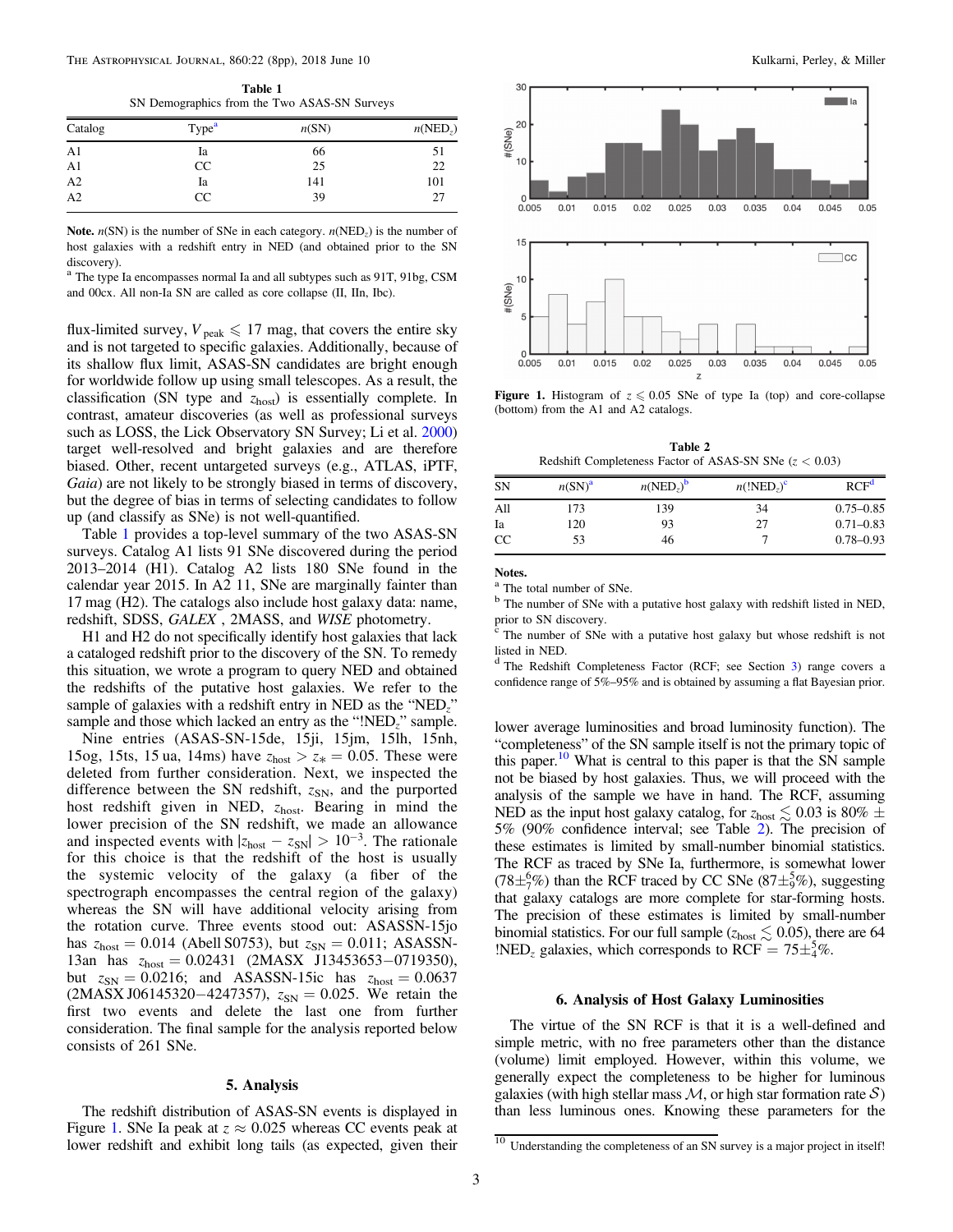<span id="page-3-0"></span>

Figure 2. Absolute  $K_s$ -band magnitude,  $M_{K_s, \text{host}}$ , vs. redshift,  $z_{\text{host}}$ , for the host galaxies of SNe Ia in A1 and A2. Galaxies with redshift entries in NED are shown as red pluses, while those lacking redshifts (!NED<sub>z</sub>) are shown as teal circles. The horizontal dashed line shows  $M^*_{K_s}$ . The shaded background shows the probability of a host galaxy having a cataloged redshift given its redshift and  $M_K$ , (RCF(z,  $M_K$ ); see [A](#page-5-0)ppendix A for details). The top and right plots show the probability of a host galaxy having a cataloged redshift given *only* its redshift,  $RCF(z)$ , or  $M_{K_s}$ ,  $RCF(M_{K_s})$ , respectively. In these two plots, the solid lines show the median value of the RCF, while the shaded area corresponds to the 90% bound on the RCF.

galaxies within our sample, we can subdivide our targets by  $M$ or  $S$  to answer interesting questions such as, "How complete is our understanding of  $\mathcal{M}$  /  $\mathcal S$  within the local volume"? For this purpose, we use the 2MASS  $K_s$ -band as a proxy for M and the GALEX NUV band for  $S$  and examine the completeness as a function of these two parameters.

H1 & H2 took  $K_s$ -band magnitudes from 2MASS when available; otherwise, a  $K_s$ -band mag was estimated from WISE W1 when detected in that band (offset by a typical  $K_s - W_1 = -0.64$  mag), or (in the absence of both 2MASS and *WISE*) a limit of  $K_s > 15.6$  mag was set. We employ the same approach using their magnitude catalogs, except that for the last group (three galaxies in catalog A1 and five in catalog A2), we simply set  $K_s = 15.6$  mag.<sup>11</sup>

In A1, there are 77 SNe with NUV data, 5 with only SDSS  $u'$ data and 9 with neither NUV nor *u'* data. In A2, the corresponding numbers are 138, 17, and 24, respectively. We took the sample of SNe with both NUV and *u*¢ data, applied the Galactic extinction correction, and found the median of NUV $-u' \approx 1$  mag. We use the NUV data when available and *u'* with the aforementioned offset applied otherwise. We call this hybrid magnitude the "UV" mag. The 32 SNe with neither NUV nor *u'* data are not included in the analysis.

For the discussion below, we note that the relevant Schechter characteristic luminosity parameters are  $M_{K_s}^* = -24.2 \pm 0.03$ (Cole et al. [2001](#page-7-0)) and  $M_{\text{NUV}}^* = -18.23 \pm 0.11$  (Wyder et al. [2005](#page-7-0)). Below, we examine the missing galaxies with luminosity  $L > L_*$  in both the  $K_s$  and "UV" bands. We then isolate the sample to just Type Ia SNe to investigate missing galaxies with  $L < L_*$ .

# 6.1.  $K_s$ -band

The absolute  $K_s$ -band magnitude,  $M_{K_s, \text{host}}$ , and redshift,  $z_{\text{host}}$ , of each SN Ia host galaxy in our sample is displayed in Figure  $2^{12}$  We calculate the distance modulus to each host using CosmoCalc (Wright  $2006$ ) and  $z<sub>host</sub>$ , where we have assumed  $\Omega_{\Lambda} = 0.714$ ,  $H_0 = 69.6$  km s<sup>-1</sup> Mpc<sup>-1</sup>, and  $\Omega_m =$ 0.286. The joint distribution for a host galaxy to have a previously cataloged redshift given its redshift and  $M_{K_s}$ ,  $RCF(z, M_{K_s})$ , along with the one-dimensional probabilities,  $RCF(z)$  and  $RCF(M_{K_s})$ , are also shown in Figure 2. Details for

 $\frac{11}{11}$  We note that catalog magnitudes may sometimes significantly underestimate the total flux of extended sources due to the presence of significant flux outside the automatically defined aperture (T. H. Jarrett et al. 2018, in preparation). We neglect this effect in our pilot study but note that any detailed characterization of the host population probed by nearby SNe would require careful attention to this issue. 12 CC SNe are considered in Appendix [B.](#page-6-0)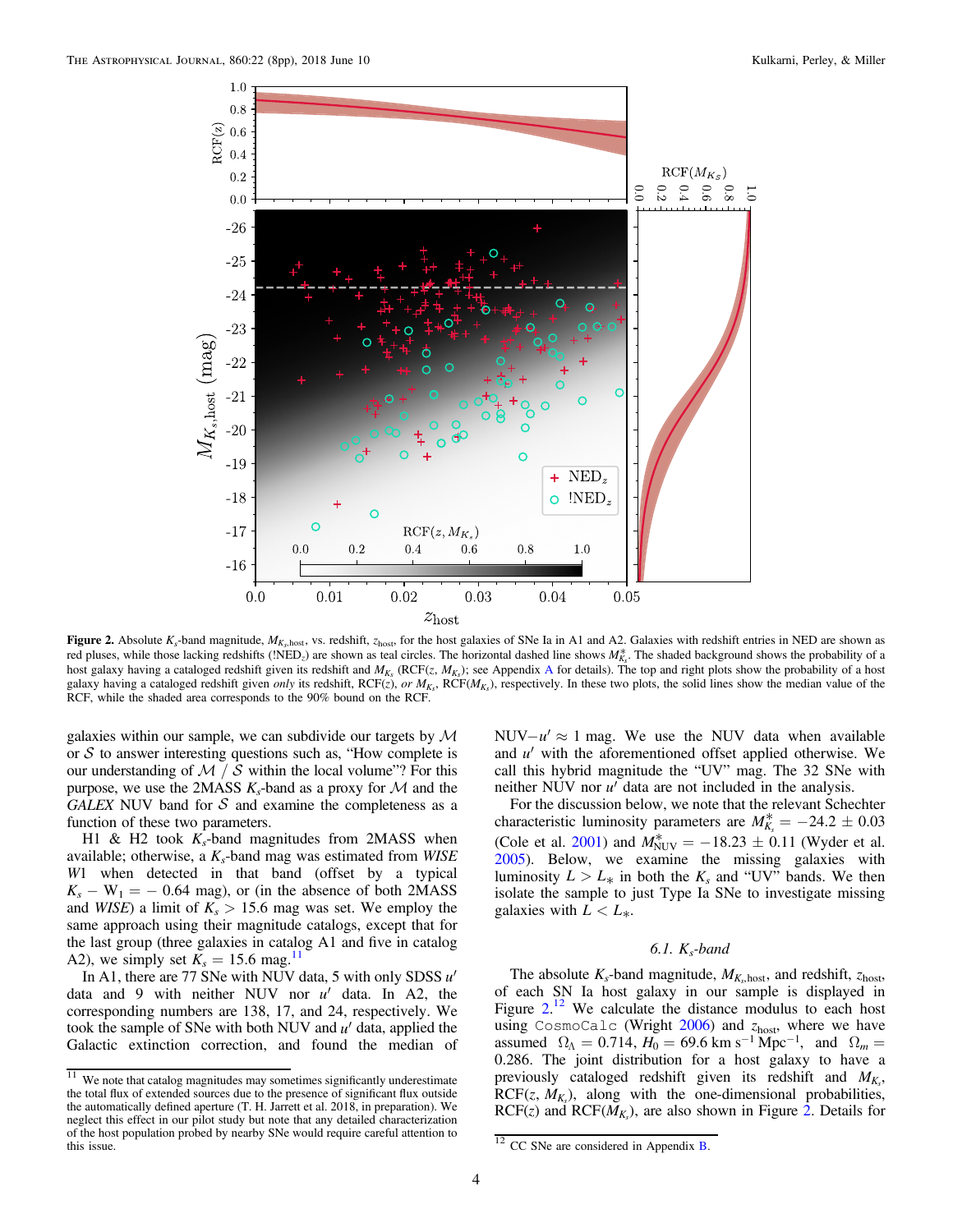<span id="page-4-0"></span>

Figure 3. Absolute "UV"-band magnitude,  $M_{\text{UV, host}}$ , vs. redshift,  $z_{\text{host}}$ , for the host galaxies of SNe Ia in A1 and A2. Galaxies with redshift entries in NED are shown as magenta pluses, while those lacking redshifts (!NED<sub> $z$ </sub>) are shown as blue circles. The horizontal dashed line shows  $M_{\rm UV}^*$ . The shaded background shows the probability of a host galaxy having a cataloged redshift given its redshift and  $M_{UV}$  (RCF(z,  $M_{UV}$ ); see [A](#page-5-0)ppendix A for details). The top and right plots show the probability of a host galaxy having a cataloged redshift given only its redshift, RCF( $z$ ), or  $M_{\text{UV}}$ , RCF( $M_{\text{UV}}$ ), respectively. In these two plots, the solid lines show the median value of the RCF, while the shaded area corresponds to the 90% bound on the RCF.

these calculations are presented in Appendix [A.](#page-5-0) Figure [2](#page-3-0) confirms the intuitive results that the RCF is lower for higher redshift and intrinsically fainter galaxies.

In total, there are 42 host galaxies brighter than  $M^*_{K_s}$ , and 2 of these did not have redshift entries in NED prior to SN discovery. The first is the host of ASASSN-15ed, MCG  $+09$ -27-087/SDSS J164825.26+505935.5, a bright, large (40″) spiral galaxy. There is no SDSS spectroscopic redshift but the SDSS photoz estimate is  $0.031 \pm 0.01$ . The host galaxy has a  $10.2 \pm 1.1$  mJy counterpart in NVSS. The second is the host of ASASSN-15ub, CGCG 314-006. Nominally, there is no host redshift in NED. However, a direct inspection of SDSS shows a pair of strongly interacting galaxies with a spectroscopic redshift of 0.032 (photoz of  $0.027 \pm 0.0076$ ), which can be compared to  $z_{SN} = 0.032$ .

We restrict the analysis of sub-luminous galaxies to SNe Ia. In the  $K_s$  band, there are 163 host galaxies with  $L < L_*$ . Of these, 110 are listed in NED. Thus, as traced by SNe Ia, the  $RCF = [67\% - 73\%] (5\% - 95\% \text{ confidence range}).$ 

### 6.2. NUV/*u*¢ Band

As was the case for  $K_s$  band, the median !NED<sub>z</sub> host galaxy is ∼2 mag fainter than the median NED<sub>z</sub> host galaxy for the

"UV" band (Figure 3). The redshift distribution of  $NED<sub>z</sub>$  and  $!NED_z$  galaxies is nearly identical in  $K_s$  and "UV," with higher-z hosts more likely to not be included in NED. The peak of the  $!NED_z$  sample "UV" luminosity is not as biased toward faint galaxies as it is in the  $K_s$  band. This conclusion bodes well for the PTF Census of the Local universe  $H\alpha$ survey, which is searching for nearby star-forming galaxies (Cook et al. [2017](#page-7-0)).

In the "UV" band, 46 galaxies are brighter than  $L_{\ast}$ , and 5 of those are !NED<sub>z</sub> galaxies. The host of ASASSN-15ed, MCG  $+09$ -27-087; SDSS J164825.26+505935.5, is discussed above. The ASASSN-15ln host, GALEXASC J225332.83+194232.9, is a10 spiral galaxy with no SDSS spectroscopic redshift but an SDSS photoz of  $0.022 \pm 0.0092$ . The host of ASASSN-15ho, 2MASXi J0909234-044327, lies outside the SDSS footprint. The hosts of ASASSN-15sh and ASASSN-15um, 2MASX J19320827- 6226340 and 2MASX J05395948-8022191, respectively, lie in poorly studied regions of the sky.

Again, we restrict the analysis of missing sub-luminous galaxies to SNe Ia hosts. There are 140 galaxies with "UV" luminosity less than the corresponding  $L_*$  value. Of these, 98 have redshift entries in NED. Thus, as traced by SNe Ia, the  $RCF = [63\% - 76\%].$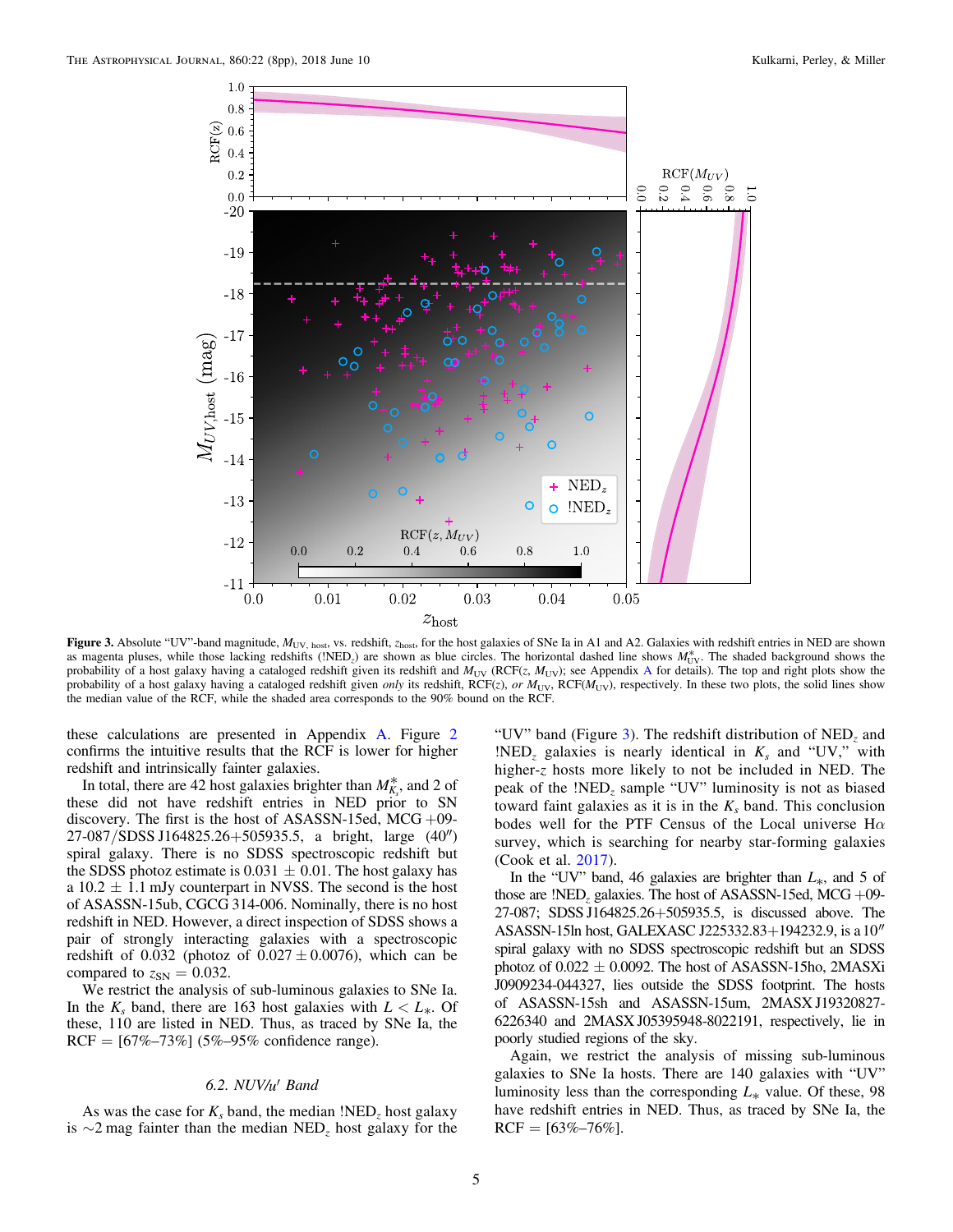#### 7. Increasing the Precision and Accuracy of RCF

<span id="page-5-0"></span>The ASAS-SN bright SN sample is attractive for measuring the RCF due to its host-unbiased approach and the essentially complete spectroscopic classification of all candidates that results from its shallow magnitude limit. However, owing to the small sample size, the RCF estimates are limited by binomial errors. We undertook a similar analysis for a larger sample: SNe candidates reported at the Transient Name Server  $(TN<sub>S</sub>)<sup>13</sup>$  portal, during the period between 2016 January and 2017 June. The sample spans a larger peak magnitude range relative to ASAS-SN, extending as faint as 20 mag. Nonetheless, it appears that follow up was obtained for most of the reported candidate SNe. The resulting sample size is 529 nearby ( $z \le 0.05$ ) SNe. We find that the RCF for this sample is similar to that derived for the ASAS-SN sample (B. Cassese & S. R. Kulkarni 2018, in preparation).

The field of optical time-domain astronomy is in a boom period, and much larger samples of nearby SNe can be expected given the Asteroid Terrestrial-impact Last Alert (ATLAS; Tonry [2011](#page-7-0)), PanSTARRS-1 (Wainscoat et al. [2016](#page-7-0)), Zwicky Transient Facility (ZTF; Dekany et al. [2016;](#page-7-0) Bellm & Kulkarni [2017](#page-7-0)), and upgraded ASAS-SN surveys. The limiting V-band magnitudes for these surveys range from 17 to 21 mag. Below, we consider the gains resulting from large SN samples.

To make this discussion more concrete, we consider a specific example, the "Celestial Cinematography" survey of ZTF (Bellm & Kulkarni [2017](#page-7-0)). This survey aims to systematically cover a large fraction of the night sky  $(\gtrsim 12,000 \text{ deg}^2)$ every three nights, in the g and R bands. The median  $5\sigma$ detection limit for a fixed 30 s exposure time is 20.5 mag. The annual volumetric rates of  $z \approx 0$  Type Ia and CC SNe are  $\mathcal{R}_{\text{Ia}} \approx 3 \times 10^4 \text{ Gpc}^{-3} \text{ yr}^{-1}$  and  $\mathcal{R}_{\text{CC}} \approx 7 \times 10^4 \text{ Gpc}^{-3} \text{ yr}^{-1}$ , respectively (Li et al. [2011](#page-7-0)). Based on a simulator built for ZTF, the expected annual yield for the above survey is [230, 460, 892, 1750] for peak magnitude of [17.5, 18, 18.5, 19] mag, respectively (U. Feindt 2018, personal communication).

Going forward, we will assume a "Bright Transient Survey" (BTS) whose goal is to classify all extragalactic transients with peak magnitudes brighter than 18.5 mag. A one-year survey would result in a sample of nearly 1000 SNe Ia. With this sample, a regional RCF can be evaluated (e.g., high and intermediate Galactic latitude regions). Next, the large and unbiased sample would allow for a number of other applications, including self-consistent checks of the dependence of the SN Ia rate on host type, which is frequently formulated as  $\mathcal{P} \propto a \mathcal{M} + b \mathcal{S}$  (Scannapieco & Bildsten [2005](#page-7-0)); here, a and b are constants. Deviations will provide us with insight into a better formulation of the relationship between  $P$  and  $M$  and  $S$ .

Such a large survey would, in its own right, be interesting. For example, determining volumetric SN rates from untargeted, wide-field surveys requires the identification of all galaxies within a specified distance. The BTS measurement of the RCF will provide the correction factors needed to account for missing galaxies when calculating the volumetric rates. For example, the relative rate of SN 2002cx-like (SNe Iax) to normal SNe Ia is wildly uncertain  $(\approx 5\% - 30\%; e.g., Li$  et al. [2011](#page-7-0); Foley et al. [2013](#page-7-0); Miller et al. [2017](#page-7-0)), and the large sample from the BTS will substantially improve these estimates. Furthermore, such a large, low-redshift sample would be very valuable for Ia SN cosmography (e.g., Goliath et al. [2001;](#page-7-0) Scolnic et al. [2017](#page-7-0)).

Next, we address CC SNe. As noted in Section [3](#page-1-0), CC SNe exhibit a wide range in peak magnitude:  $M_r$  ranging from  $-12$ to about −18 mag (Taylor et al. [2014](#page-7-0)). The BTS is well suited to determining the demographics of CC SNe. A survey complete to a flux limit  $V \approx 18$  mag will detect SNe peaking at  $M_V = -12$ , −15, and −18 mag to radii of ~10, 40, and 160 Mpc, respectively. The total number of CC SN detections will sharply depend on the luminosity function. For instance, Taylor et al. ([2014](#page-7-0)) suggest that the fraction of CC SNe fainter than  $-15$  mag at peak is at least 24% but can be as high as 50%. In any case, BTS will allow us to measure the luminosity function of CC events, which is essential to determine the volumetric rate of CC SNe. In turn, the latter is a key element in our understanding of stars and the interstellar medium (Horiuchi et al. [2011](#page-7-0)). Finally, while CC SNe certainly track  $S$ , it may be the case that "lesser" parameters, such as metallicity, change the mix of CC SNe subtypes (Arcavi et al. [2010](#page-7-0); Galbany et al. [2016;](#page-7-0) Graur et al. [2017](#page-7-0)). Again large-sample SN surveys may well have sufficient diagnostic power to ferret out such connections.

It is increasingly evident that the primary limitation to SN surveys is limited by our ability to spectrally classify the SN candidates. This load can be made bearable by the use of two spectrographs: an ultra-low-resolution spectrometer tuned to classification and a standard low-resolution spectrometer to obtain the redshift and gross spectrum of the host galaxies. For the latter, we note that within a few years not merely highly but supremely multiplexed spectrographs (e.g.,  $DESI<sup>14</sup> PFS<sup>15</sup>$ , and the planned AS4 project) will be commissioned. These facilities, at very little cost (small fractional allocation of fibers), can measure the redshifts of host galaxies of SNe on an industrial scale. The same highly multiplexed spectrographs will likely be pressed into surveys more ambitious than SDSS or 6dF, leading to more complete catalogs of galaxies in the nearby universe.

We thank the anonymous referee as well as A. Goobar, U. Feindt, C. Pankow, M. Kasliwal, P. Nugent, E. O. Ofek, E. S. Phinney, K. Taggart, and H. Vedantham for input and helpful discussions.

AAM is funded by the Large Synoptic Survey Telescope Corporation in support of the Data Science Fellowship Program.

Software: emcee (Foreman-Mackey et al. [2013](#page-7-0)), corner (Foreman-Mackey [2016](#page-7-0)), [matplotlib](https://doi.org/10.5281/zenodo.1202077) (Hunter [2007](#page-7-0); Droettboom et al. [2018](#page-7-0)), scipy (Jones et al. [2001](#page-7-0)), pandas (McKinney [2010](#page-7-0)), CosmoCalc (Wright [2006](#page-7-0)).

# Appendix A Conditional Probability of the RCF

We aim to characterize the RCF as a function of redshift,  $z$ , and host galaxy luminosity, where we use either  $M_{K<sub>s</sub> host}$  or  $M_{UV,host}$  as a proxy. To do so, we model the data X with the Bernoulli distribution

$$
X \sim \text{Bern}(p),\tag{1}
$$

where  $p$  is parameterized with a logistic function with dependence on both redshift  $\zeta$  and host galaxy luminosity

$$
p(z, M, \theta) = \frac{1}{1 + \exp(az + bM - c)},
$$
 (2)

 $\frac{14 \text{ http://desi.lbl.gov}}{15 \text{ http://pfs.ipmu.jp}}$  $\frac{14 \text{ http://desi.lbl.gov}}{15 \text{ http://pfs.ipmu.jp}}$  $\frac{14 \text{ http://desi.lbl.gov}}{15 \text{ http://pfs.ipmu.jp}}$  $\frac{14 \text{ http://desi.lbl.gov}}{15 \text{ http://pfs.ipmu.jp}}$  $\frac{14 \text{ http://desi.lbl.gov}}{15 \text{ http://pfs.ipmu.jp}}$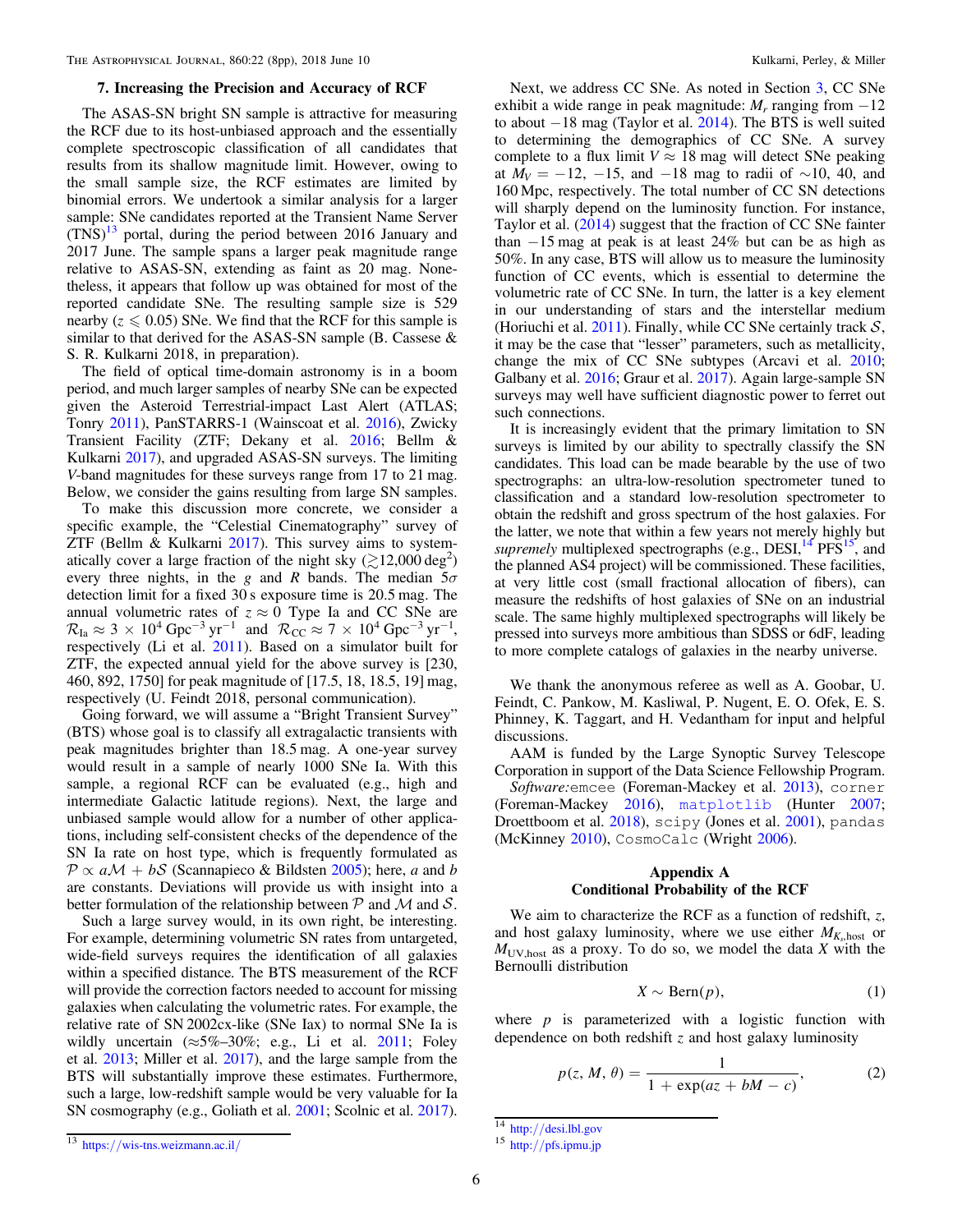<span id="page-6-0"></span>with host-galaxy absolute magnitude M, and  $\theta$  representing the model parameters  $a, b$ , and  $c$ , which need to be determined. The precise analytic dependence of  $p$  on  $z$  and  $M$  may not be logistic; however, the purpose of this exercise is to provide a general sense for how the RCF relies on  $\zeta$  and  $M$ . The logistic function is ideal for this general purpose.

From here, it follows that the probability of a host galaxy having a previously cataloged redshift is

$$
Pr(q) = \begin{cases} p(z, M, \theta), & \text{if } q = \text{NED}_z \\ 1 - p(z, M, \theta), & \text{if } q = \text{!NED}_z \end{cases}
$$
(3)

and the likelihood of the observations given the data and model parameters is

$$
Pr(q_k | z_k, M_K, \theta) = \prod_{k=1}^{K} p(z_k, M_k, \theta)^{q_k}
$$
  
 
$$
\times (1 - p(z_k, M_k, \theta))^{1 - q_k},
$$
 (4)

where k represents the individual observations and  $q_k = 1$  for NED<sub>z</sub> galaxies and  $q_k = 0$  for ! NED<sub>z</sub> galaxies.

From Bayes' theorem, we can multiply the likelihood by a prior,  $Pr(\theta)$ , and use Markov Chain Monte Carlo (MCMC) techniques to sample from the posterior  $Pr(\theta | q_k, z_k, M_K)$  in order to constrain the model parameters  $\theta$ . We use the emcee package (Foreman-Mackey et al. [2013](#page-7-0)) to implement our MCMC sampling of the posterior. For  $a$  and  $b$ , we adopt flat priors bounded between  $\overline{0}$  and  $10^6$ . For c, we adopt a flat prior between −100 and 100. Following the MCMC sampling, we find that there is a strong covariance between  $b$  and  $c$ , while  $a$ is relatively independent of  $b$  and  $c$ . The shading in Figures  $2$ and [3](#page-4-0) shows  $p(z, M, \theta)$  for the maximum a posteriori sample from the MCMC sampling.

We additionally wish to constrain the behavior of the RCF as a function of either the host redshift, z, or host galaxy luminosity. We do this separately from the analysis above, while using the same MCMC procedure with  $p$  in Equations  $(3)$ and (4) replaced by

$$
p(z, \theta) = \frac{1}{1 + \exp(az - c)},
$$
\n(5)

for redshift, and

$$
p(M, \theta) = \frac{1}{1 + \exp(bM - c)},
$$
\n<sup>(6)</sup>

for host galaxy luminosity (where, again, we use absolute magnitude  $M$  as a proxy). The results of this procedure are shown in the side panels of Figures [2](#page-3-0) and [3](#page-4-0). In these panels, the solid lines show the median value of  $p(z)$ , RCF(z) in the Figures, and  $p(M)$ , RCF $(M)$  in the Figures, from all the posterior samples, while the shaded region shows the 90% credible regions for  $p(z)$  and  $p(M)$  from the posterior samples. We close by noting that the current data set provides weak constraints on  $a$  in Equation  $(5)$ , but these constraints will be greatly improved by the BTS, which will include a significantly larger sample and extend to higher redshifts.

# Appendix B RCF as Traced by CC SNe

The CC SNe samples in A1 and A2 are insufficient to meaningfully constrain the RCF as a function of redshift or host galaxy absolute magnitude. Furthermore, CC SNe only trace star formation, meaning they do not probe passive galaxies, so we have excluded them from the analysis in the main text. Nevertheless, for completeness, we show the host galaxies for CC SNe in Figure 4.



Figure 4. Left panel: absolute K<sub>s</sub>-band magnitude,  $M_{K<sub>s</sub>host}$ , vs. redshift,  $z<sub>host</sub>$ , for the host galaxies of CC SNe in A1 and A2. Galaxies with redshift entries in NED are shown as red pluses, while those lacking redshifts (!NED<sub>z</sub>) are shown as teal circles. The horizontal dashed line shows  $M_{K_s}^*$ . Right panel: absolute "UV"-band magnitude,  $M_{\text{UV, host}}$ , vs. redshift,  $z_{\text{host}}$ , for the host galaxies of CC SNe in A1 and A2. Galaxies with redshift entries in NED are shown as magenta pluses, while those lacking redshifts (!NED<sub>z</sub>) are shown as blue circles. The horizontal dashed line shows  $M_{UV}^*$ .